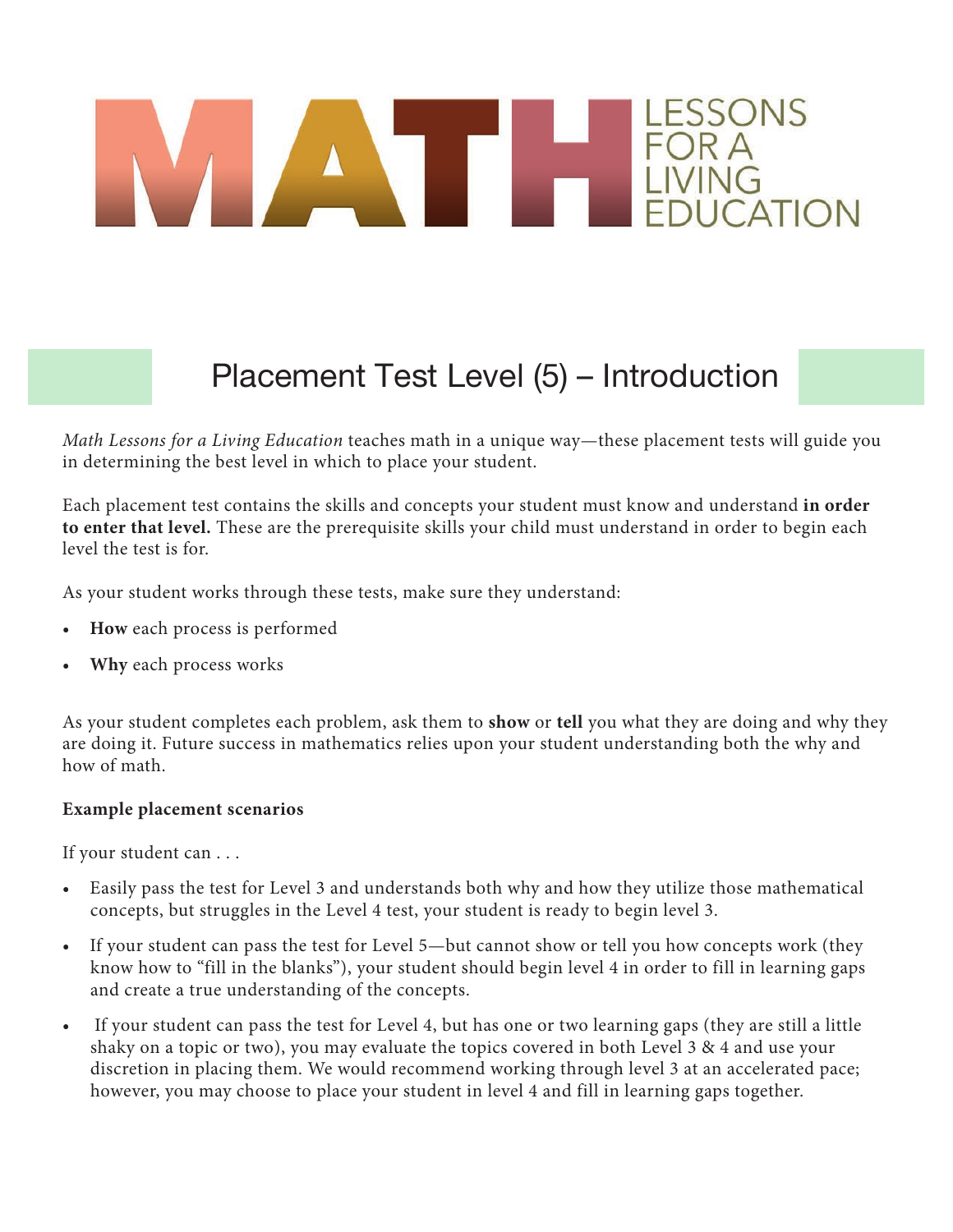## Level 5 Placement Test

This placement test assesses your student's readiness to begin Math Lessons for a Living Education Level 5. Please discuss any missed problems with the student in order to understand the reason that he or she missed them. Instructions for grading are at the beginning of each section. **If your student completes this test and understands the concepts, they are prepared to begin** *Math Lessons for a Living Education Level 5.*

**Section one:** (The student should make no more than 2 mistakes on each of these points.)

**Point 1:** Add and Subtract.

| 289,591               | 87,109,792  |                    | 890,573                          |  |  |  |
|-----------------------|-------------|--------------------|----------------------------------|--|--|--|
| 429,398               | + 1,349,029 | $+$                | 449,977                          |  |  |  |
| 129,510<br>$\ddagger$ |             |                    |                                  |  |  |  |
| 23,369,219            | 566,773     |                    |                                  |  |  |  |
| 57,259                | 233,783     |                    |                                  |  |  |  |
| Point 2: Multiply     |             |                    |                                  |  |  |  |
| 45<br>85              | 93          | 72                 | 25                               |  |  |  |
| $\times$ 33<br>$x$ 41 | $\times$ 55 | 29<br>$\mathsf{X}$ | $\overline{2}$<br>$\mathsf{X}^+$ |  |  |  |
| Divide.               |             |                    |                                  |  |  |  |
|                       |             | 8                  |                                  |  |  |  |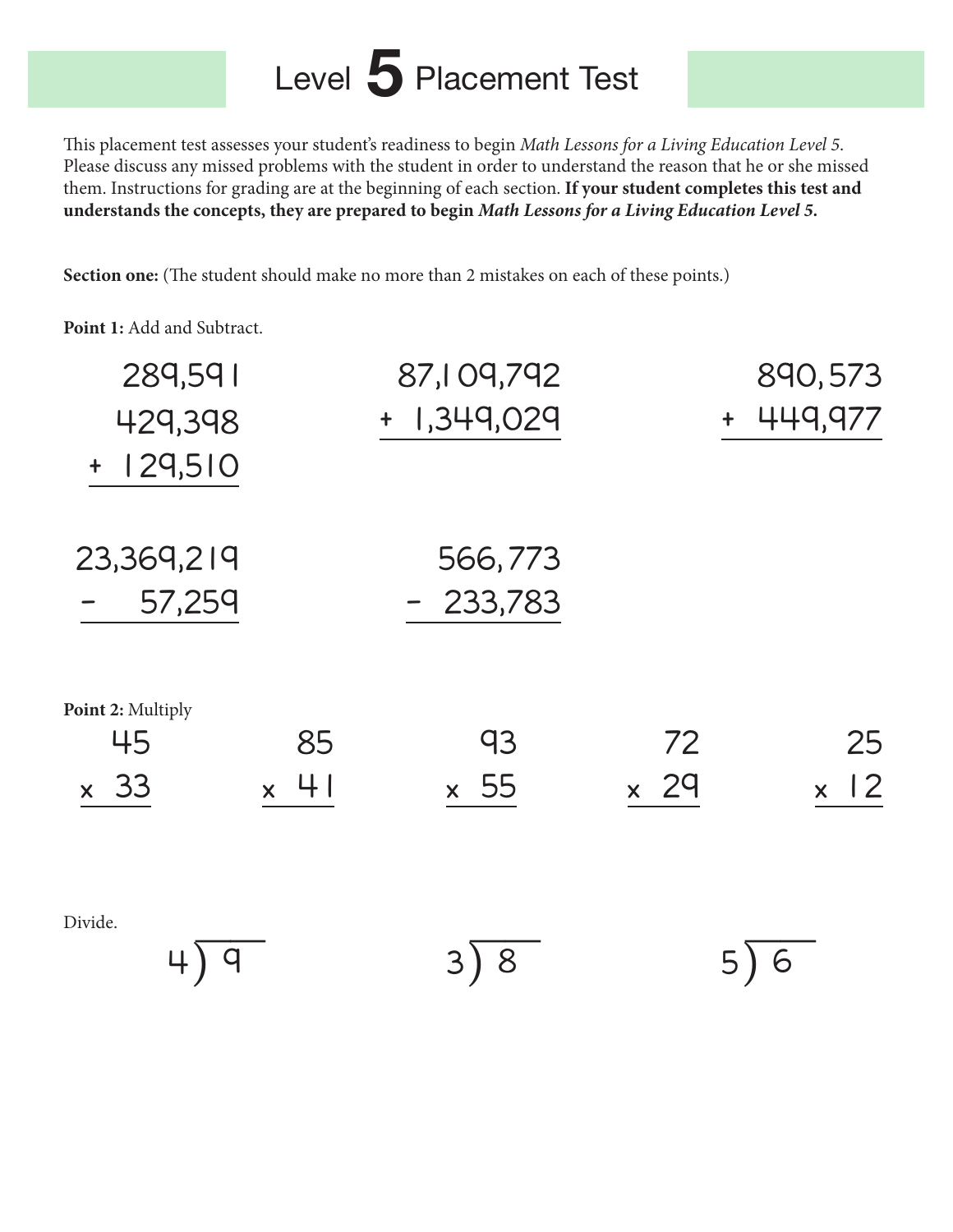## Level 5 Placement Test continued

#### **Point 3:** Word Problems

The toy shop had 2,872 boomerangs in stock for the Christmas sale. After the sale, there were 1,988 boomerangs still in stock. The store decided to place half of the boomerangs on the clearance shelves, and donate the other half to a missions organization. How many boomerangs were donated to the missions organization? When the boomerangs were delivered to the missions organization, they were equally packaged in two large boxes. How many were in each box? When the workers at the organization opened one of the boxes, they found that a dozen boomerangs had been damaged in the shipment. How many boomerangs were undamaged in that box?

Point 4: Add and subtract these fractions.

$$
\frac{3}{7} + \frac{2}{7} = 2\frac{2}{5} + | \frac{1}{5} = 3\frac{5}{9} + 2\frac{1}{9} = \frac{3}{12} + \frac{6}{11} = \frac{3}{13} - \frac{5}{13} = 1\frac{9}{11} - 8\frac{3}{10} = \frac{11}{11} - 8\frac{3}{10} = \frac{11}{11} - 8\frac{3}{10} = \frac{11}{11} - 8\frac{3}{10} = \frac{11}{11} - 8\frac{3}{10} = \frac{11}{11} - 8\frac{3}{10} = \frac{11}{11} - 8\frac{3}{10} = \frac{11}{11} - 8\frac{3}{10} = \frac{11}{11} - 8\frac{3}{10} = \frac{11}{11} - 8\frac{3}{10} = \frac{11}{11} - 8\frac{3}{10} = \frac{11}{11} - 8\frac{3}{10} = \frac{11}{11} - 8\frac{3}{10} = \frac{11}{11} - 8\frac{3}{10} = \frac{11}{11} - 8\frac{3}{10} = \frac{11}{11} - 8\frac{3}{10} = \frac{11}{11} - 8\frac{3}{10} = \frac{11}{11} - 8\frac{3}{10} = \frac{11}{11} - 8\frac{3}{10} = \frac{11}{11} - 8\frac{3}{10} = \frac{11}{11} - 8\frac{3}{10} = \frac{11}{11} - 8\frac{3}{10} = \frac{11}{11} - 8\frac{3}{10} = \frac{11}{11} - 8\frac{3}{10} = \frac{11}{11} - 8\frac{3}{10} = \frac{11}{11} - 8\frac{3}{10} = \frac{11}{11} - 8\frac{3}{10} = \frac{11}{11} - 8\frac{3}{10} = \frac{11}{11} - 8\frac{3}{10} = \frac{11}{11} - 8\frac{3}{10} = \frac{11}{11} - 8\frac{3}{10} = \frac{11}{11} - 8\frac{3}{
$$

**Section two:** (The student should make no more than 2 mistakes on each of these points.)

Point 1: Multiply top and bottom of each these fractions by 3 to find equivalent fractions.

$$
\frac{2}{5} = \frac{1}{3} = \frac{5}{3} = \frac{5}{8} = \frac{4}{7} = \frac{1}{1}
$$

**Point 2:** Find equivalent fractions by dividing each fraction by 4.

$$
\frac{4}{12} = \frac{32}{40} = \frac{20}{28} = \frac{20}{28} = \frac{20}{24} = \frac{16}{24} = \frac{16}{24} = \frac{16}{24} = \frac{16}{24} = \frac{16}{24} = \frac{16}{24} = \frac{16}{24} = \frac{16}{24} = \frac{16}{24} = \frac{16}{24} = \frac{16}{24} = \frac{16}{24} = \frac{16}{24} = \frac{16}{24} = \frac{16}{24} = \frac{16}{24} = \frac{16}{24} = \frac{16}{24} = \frac{16}{24} = \frac{16}{24} = \frac{16}{24} = \frac{16}{24} = \frac{16}{24} = \frac{16}{24} = \frac{16}{24} = \frac{16}{24} = \frac{16}{24} = \frac{16}{24} = \frac{16}{24} = \frac{16}{24} = \frac{16}{24} = \frac{16}{24} = \frac{16}{24} = \frac{16}{24} = \frac{16}{24} = \frac{16}{24} = \frac{16}{24} = \frac{16}{24} = \frac{16}{24} = \frac{16}{24} = \frac{16}{24} = \frac{16}{24} = \frac{16}{24} = \frac{16}{24} = \frac{16}{24} = \frac{16}{24} = \frac{16}{24} = \frac{16}{24} = \frac{16}{24} = \frac{16}{24} = \frac{16}{24} = \frac{16}{24} = \frac{16}{24} = \frac{16}{24} = \frac{16}{24} = \frac{16}{24} = \frac{16}{24} = \frac{16}{24} = \frac{16}{24} = \frac{16}{24} = \frac{16}{24} = \frac{16}{24} = \frac{16}{24} = \frac{16}{24} = \frac{16}{24} = \frac{16}{24} = \frac{16}{24} = \frac{16}{24} = \frac{16}{24} = \frac{16}{24} = \frac{16}{24} = \
$$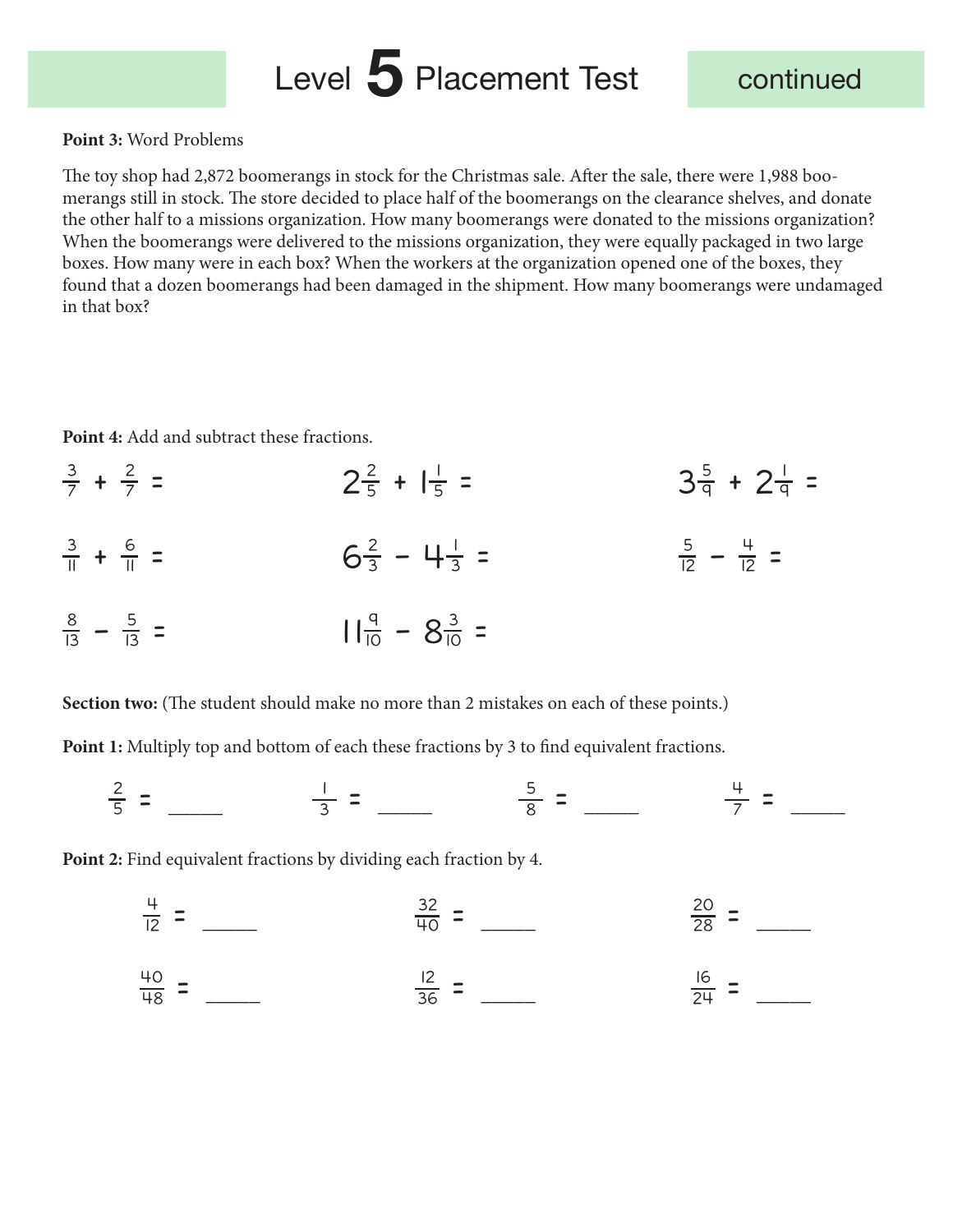# Level 5 Placement Test

continued

**Point 3:** Multiply

| $\boldsymbol{\mathsf{X}}$ | $\bigcirc$ | $\overline{\phantom{a}}$ | $\overline{2}$ | 3 | 4 | 5 | 6 | $\overline{7}$ | 8 | $\mathsf{q}$ | IO | $\begin{array}{c} \hline \end{array}$ | 12 |
|---------------------------|------------|--------------------------|----------------|---|---|---|---|----------------|---|--------------|----|---------------------------------------|----|
| $\overline{O}$            |            |                          |                |   |   |   |   |                |   |              |    |                                       |    |
|                           |            |                          |                |   |   |   |   |                |   |              |    |                                       |    |
| $\overline{2}$            |            |                          |                |   |   |   |   |                |   |              |    |                                       |    |
| 3                         |            |                          |                |   |   |   |   |                |   |              |    |                                       |    |
| 4                         |            |                          |                |   |   |   |   |                |   |              |    |                                       |    |
| 5                         |            |                          |                |   |   |   |   |                |   |              |    |                                       |    |
| 6                         |            |                          |                |   |   |   |   |                |   |              |    |                                       |    |
| $\overline{7}$            |            |                          |                |   |   |   |   |                |   |              |    |                                       |    |
| 8                         |            |                          |                |   |   |   |   |                |   |              |    |                                       |    |
| $\overline{q}$            |            |                          |                |   |   |   |   |                |   |              |    |                                       |    |
| IO                        |            |                          |                |   |   |   |   |                |   |              |    |                                       |    |
| $\mathbf{I}$              |            |                          |                |   |   |   |   |                |   |              |    |                                       |    |
| 12                        |            |                          |                |   |   |   |   |                |   |              |    |                                       |    |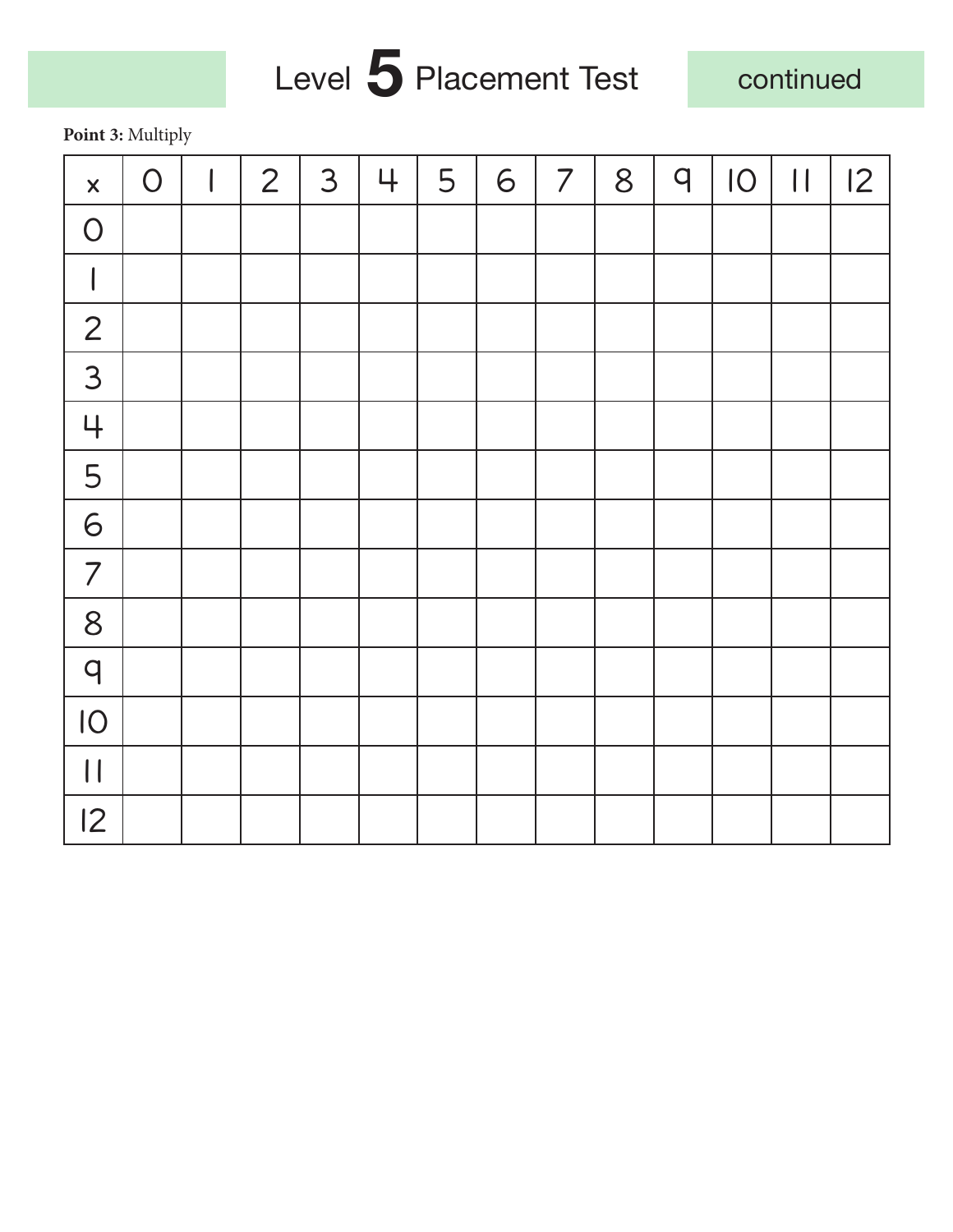#### Level 5 Placement Solutions

Instructions for grading are found at the beginning of each section. **If your student understands all the concepts on the Level 5 Placement Test, they are ready to begin** *Math Lessons for a Living Education Level 5*. Please do not place an unprepared student in this book, as it will only frustrate them and inhibit them from learning.

Section one: (The student should make no more than 2 mistakes on each of these points.)

| Point 1: Add and Subtract.<br>$\frac{121}{289,591}$                                                                                                                    | 87,109,792                        | 890,573                                                                                    |
|------------------------------------------------------------------------------------------------------------------------------------------------------------------------|-----------------------------------|--------------------------------------------------------------------------------------------|
| 429,398                                                                                                                                                                | 1,349,029                         | 449,977                                                                                    |
| 129,510                                                                                                                                                                | 88,458,821                        | 1,340,550                                                                                  |
| 848,499                                                                                                                                                                |                                   |                                                                                            |
| 23,369,249<br>57,259<br>23,311,960                                                                                                                                     | 566, 773<br>$-233,783$<br>332,990 |                                                                                            |
| Point 2: Multiply<br>$rac{2}{85}$<br>45<br>4 <sub>1</sub><br>$\times$ 33<br>$\mathsf{X}^{\scriptscriptstyle\top}$<br>85<br>135<br>$+ 1350$<br>+ 3400<br>3,485<br>1,485 | 4650<br>5.115                     | $\overline{72}$<br>25<br>12<br>29<br>$\mathsf{X}^+$<br>$\mathsf{X}$<br>648<br>2,088<br>300 |
| Divide.                                                                                                                                                                |                                   |                                                                                            |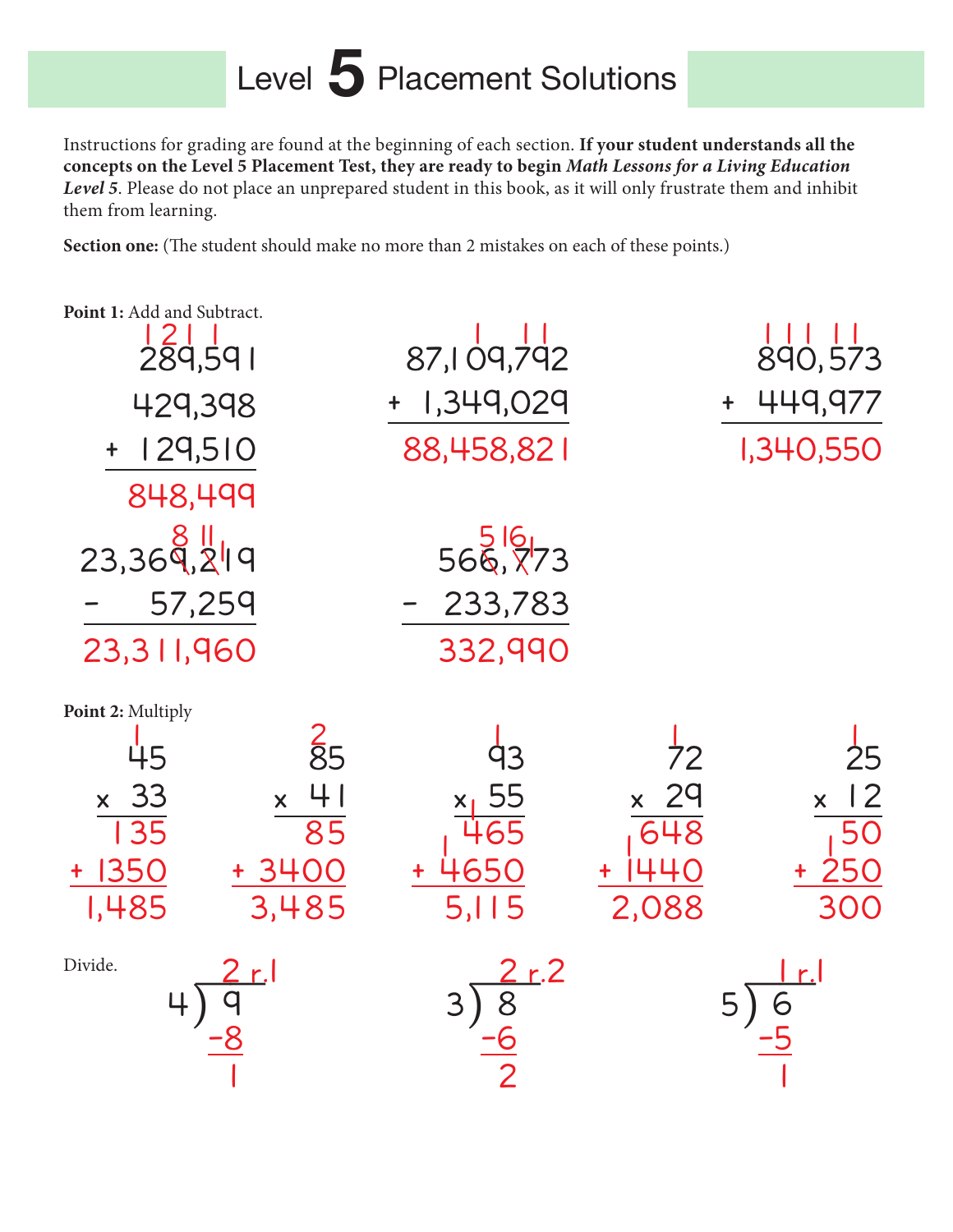#### Level 5 Placement Solutions continued

**Point 3:** Word Problems

The toy shop had 2,872 boomerangs in stock for the Christmas sale. After the sale, there were 1,988 boomerangs still in stock. The store decided to place half of the boomerangs on the clearance shelves, and donate the other half to a missions organization. How many boomerangs were donated to the missions organization? When the boomerangs were delivered to the missions organization, they were equally packaged in two large boxes. How many were in each box? When the workers at the organization opened one of the boxes, they found that a dozen boomerangs had been damaged in the shipment. How many boomerangs were undamaged in that box?

#### $1,988 \div 2 = 994$  donated to missions  $994 \div 2 = 497$  in each box /  $497 - 12 = 485$  undamaged

Point 4: Add and subtract these fractions.

 $\frac{3}{7} + \frac{2}{7} = \frac{5}{7}$  $\frac{5}{7}$   $2\frac{2}{5} + 1\frac{1}{5} = 3\frac{3}{5}$  $rac{3}{5}$   $3\frac{5}{9} + 2\frac{1}{9} = 5\frac{6}{9}$  $\frac{3}{11} + \frac{6}{11} = \frac{9}{11}$  $\frac{9}{11}$  6<sup>2</sup>/<sub>3</sub> - 4<sup>1</sup>/<sub>3</sub> = 2<sup>1</sup>/<sub>3</sub>  $\frac{1}{3}$   $\frac{5}{12} - \frac{4}{12} = \frac{1}{12}$ 12  $\frac{8}{13} - \frac{5}{13} = \frac{3}{13}$  $11\frac{9}{10} - 8\frac{3}{10} = 3\frac{6}{10}$ 

**Section two:** (The student should make no more than 2 mistakes on each of these points.)

**Point 1:** Multiply top and bottom of each these fractions by 3 to find equivalent fractions.

 $\frac{2}{5} = \frac{6}{15}$ 15  $\frac{1}{3}$  =  $\frac{3}{9}$ 9  $\frac{5}{8}$  =  $\frac{15}{24}$  $\frac{4}{7}$  =  $\frac{12}{21}$ 21

**Point 2:** Find equivalent fractions by dividing each fraction by 4.

$$
\frac{4}{12} = \frac{1}{3}
$$
 
$$
\frac{32}{40} = \frac{8}{10}
$$
 
$$
\frac{20}{28} = \frac{5}{7}
$$

$$
\frac{40}{48} = \frac{10}{12}
$$
 
$$
\frac{12}{36} = \frac{3}{9}
$$
 
$$
\frac{16}{24} = \frac{4}{6}
$$